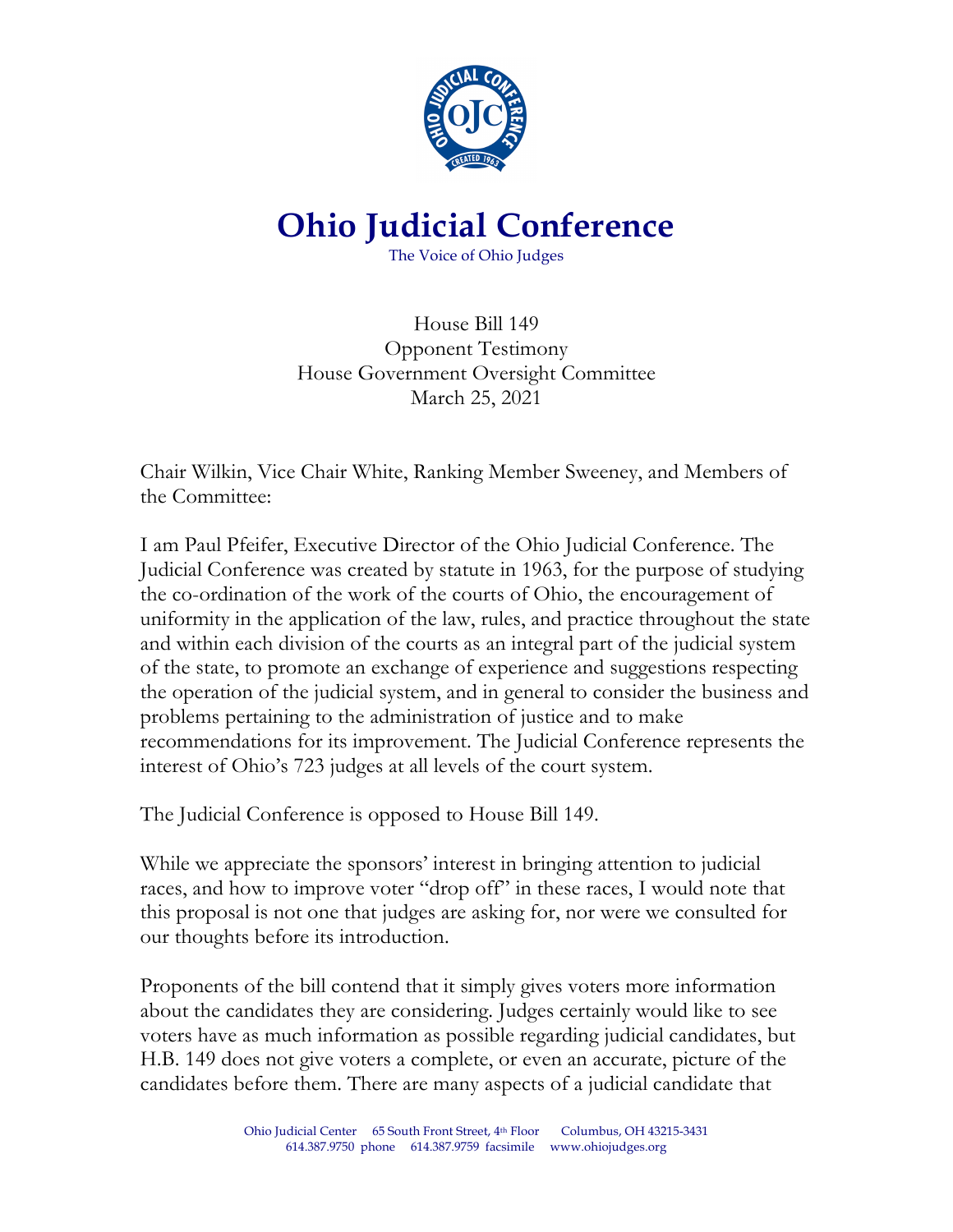voters might want to, and perhaps should, take into account: the candidates' education, their experience, their judicial ideologies, whether would employ a textualist or originalist approach to interpreting statutes or the Constitution. All of these are factors that voters can and should take into account. However, H.B. 149 instead focuses instead on only one criterion, party affiliation, which is wholly irrelevant to the work of a judge. Educating voters on judicial candidates is a laudable and worthwhile goal. But limiting this education to simply putting a D or an R next to a candidate's name does a disservice to voters, and does little to bring to light the factors that actually make for a good judge.

Proponents also contend that adding party affiliation to the general election ballot will reduce voter drop-off on these down-ballot judicial races. While certainly we would like to see more people voting in judicial races, we do not believe that adding party identification is the proper way to do that. Right now, we know that many voters do not vote for judicial candidates because they simply do not know enough about the candidates. It could be assumed then that those who do vote in those races do so *because* they have researched the candidates and feel confident in making a choice. The bill assumes that adding party affiliation will solve the drop-off problem. But is making a choice based solely on whether the candidate is a Republican or a Democrat really how we want voters to make these decisions? If anything, adding party affiliation could *discourage* voters from seeking out information on judicial candidates and coming to their own conclusions, instead encouraging them to rely simply on the "D" or the "R" next to the candidates' names to tell them everything they need to know.

Drop-off in judicial races is not a new problem, but I am not sure that it is as problematic as it might initially seem. It is true that fewer people vote in judicial elections than in other, higher profile, partisan statewide races. But when you look at the votes received by these non-partisan statewide judicial candidates, you will see an interesting result: those winning candidates often receive the same number of votes, or sometimes more votes, than the candidates in statewide partisan races. For example, just last November, the two winning Supreme Court candidates, Justices Kennedy and Brunner, received 2.73 million votes and 2.69 million votes, respectively. While this was fewer than the 3.15 million votes President Trump received, it was roughly the same as, or slightly more than, the nearly 2.68 votes that President Biden received. In 2018, now-Justice Donnelly received 2.17 million votes, which is about in the middle of the number of votes received by the winning and losing candidates in each of the statewide partisan races that year. In my last contested race for the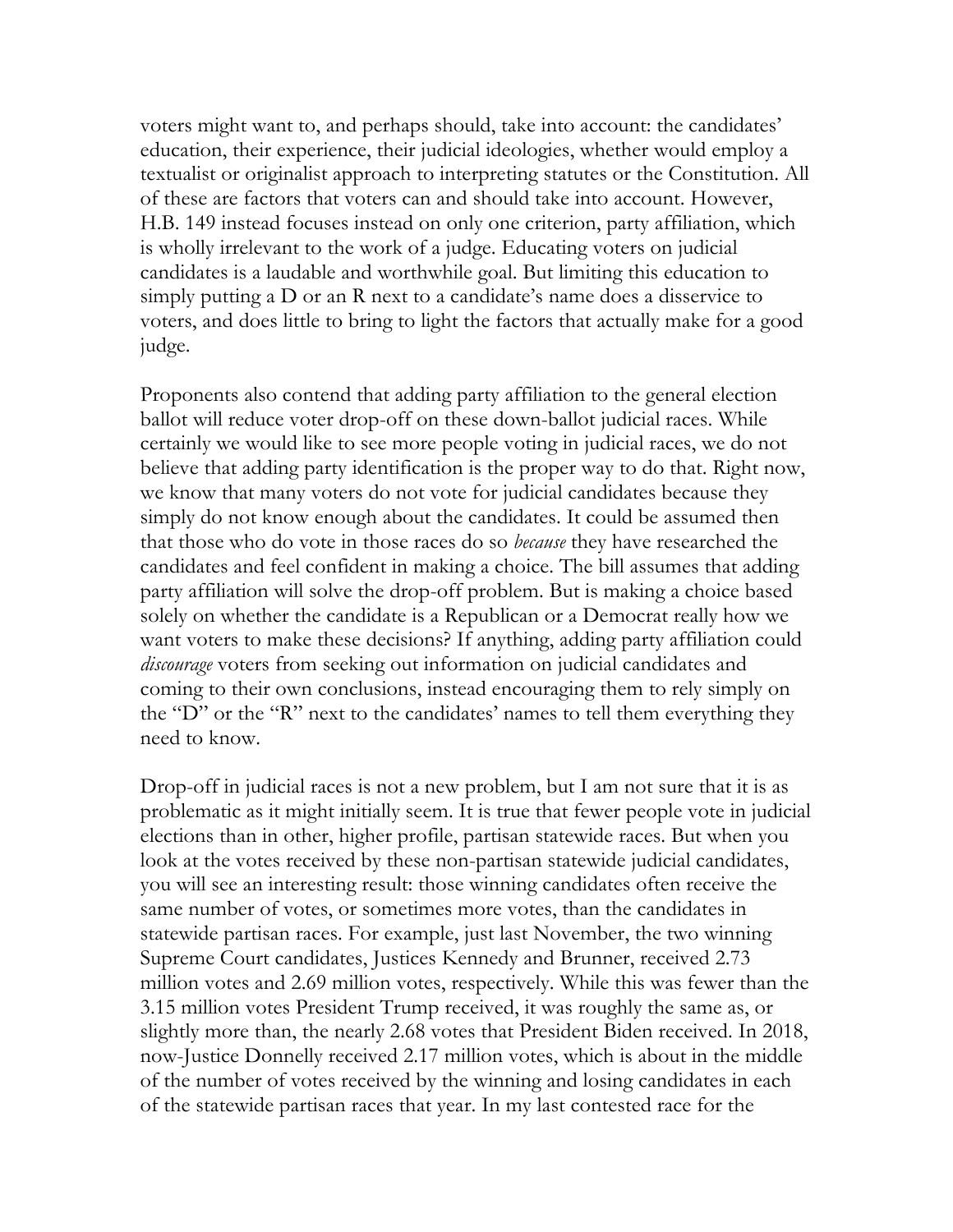Supreme Court in 1998, I received 1.94 million votes, and Chief Justice Moyer received 1.99 million votes, both of which were more than either of the major party candidates for governor.

The absence of partisan affiliation is not the primary reason why voters tend to drop off from judicial races. While drop off does exist in general elections, it also exists in the partisan primary elections, where all candidates on the ballot share the same political affiliation. 2016 was the last year that Ohio saw both a contested presidential nomination at the top of the ticket and a contested Supreme Court nomination on the same primary ballot (in this case, the Republican primary). In that primary, 3.3 million people voted for a presidential nominee, while 1,403,819 people voted in the contested Supreme Court race. Drop-off occurred, and not because the voter did not know what party the judicial candidates belonged to. It thus cannot be said that a lack of party affiliation caused that precipitous drop off in votes, but rather a broader unfamiliarity with judicial candidates.

Much has been made of the fact that Ohio has a unique system whereby judges are nominated in partisan primaries, yet run in non-partisan races for the general election. And while this is not a perfect system, and we are the only state that has such a system in place (although Michigan has a similar system for open Supreme Court races), a fully partisan system is a move in the wrong direction. Currently, only 6-7 other states elect their supreme court justices and appellate court judges in partisan elections. The vast majority of states select their judges either through non-partisan elections, or through some sort of appointment process. This bill would only put Ohio in the small minority of states to elect their judges on a partisan ballot.

I think we also need to pay attention to the distinction between partisan *elections* and a partisan *judiciary*. Interested parties can debate back and forth over the merits of partisan or non-partisan elections of judges. But I think all can agree that we do not want a partisan judiciary, or for our judges to act and make their decisions in a partisan manner, or even to create the *appearance* that judges are acting in a partisan manner. Simply put though, that is what this bill will do.

The integrity of any judicial system demands impartiality. Partisan elections can imply that judges are beholden to the interests of their party, and not to the law. Canon 4 of the Ohio Code of Judicial Conduct provides that judges "shall not engage in political or campaign activity that is inconsistent with the independence, integrity, or impartiality of the judiciary." The Comment to this canon reads,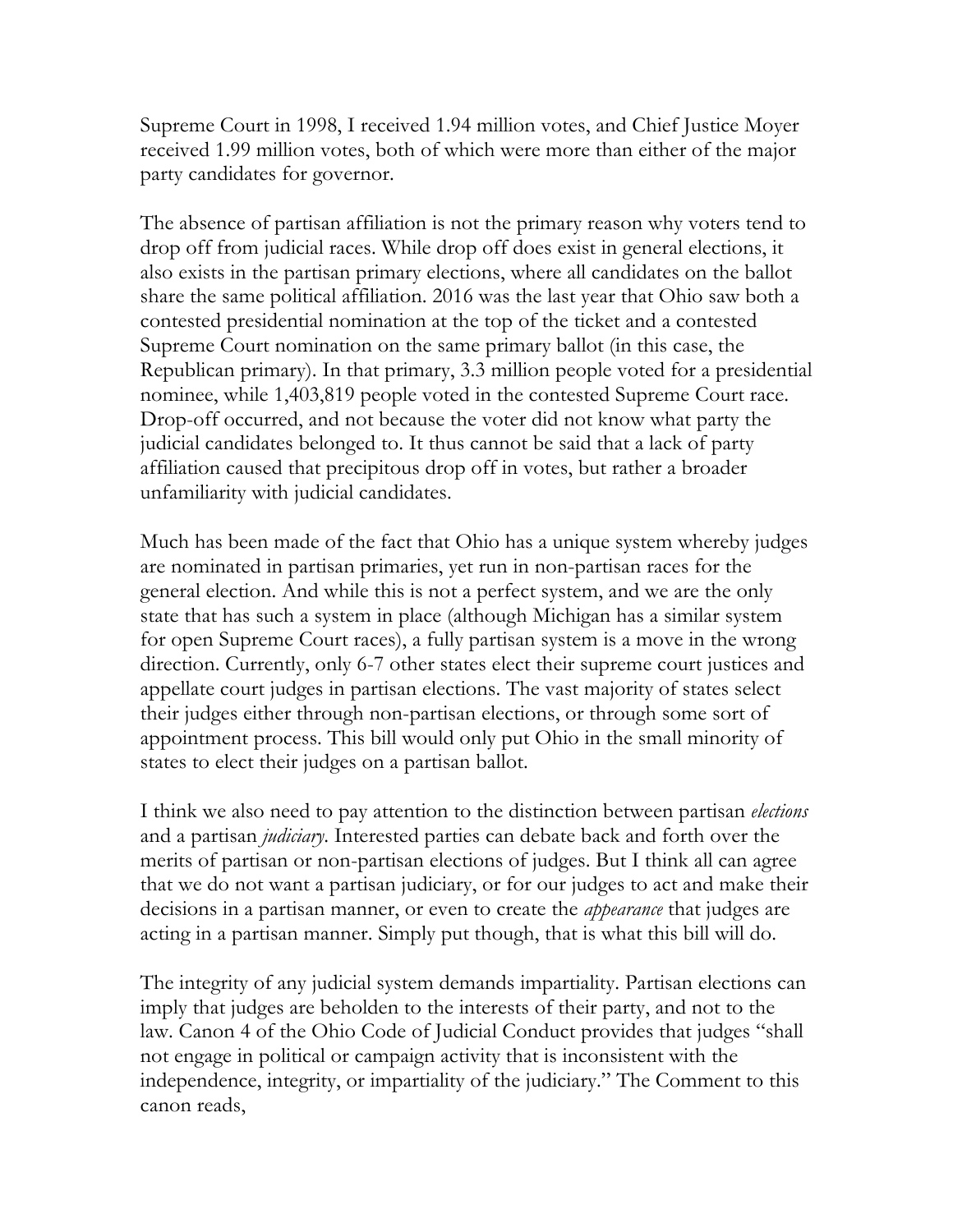*"Though subject to public election, a judge plays a role different from that of a legislator or executive branch official. Rather than making decisions based upon the expressed views or preferences of the electorate, a judge makes decisions based upon the law and the facts of each case. Therefore, in furtherance of this interest, judges and judicial candidates must, to the greatest extent possible, be free and appear to be free from political influence and political pressure. Canon 4 imposes narrowly tailored restrictions upon the political and campaign activities of all judges and judicial candidates.*"

And further, *"Public confidence in the independence and impartiality of the judiciary is eroded if judges or judicial candidates are perceived to be subject to political influence.*"

Judicial candidates are already greatly limited in what they can and cannot say regarding issues of policy and matters that might come before them on the bench. It would be prejudicial to require judges to run as a member of a political party, while at the same time limiting (rightfully so) what they can express as to their political views. To the extent this is not allowed, the public is left to assume that the views of the judge are as expressed by the current positions or platform of the political party that appears after their names. Obviously many judges are affiliated with a party, but do not necessarily agree with certain positions of the party. To require that the judge be promoted as a party candidate but prohibit them from expressing anything that may distinguish their views from a current local, state, or federal administration seems unduly prejudicial to the judicial candidate.

Simply put, judges are constitutionally, ethically, and morally obligated to be neutral. Our judges render their decisions and judgments based on the law and the facts. Our judges go to great lengths to avoid even the appearance of partiality. We believe that H.B. 149 would not only go against the very Canons of Judicial Conduct that exist for the purpose of ensuring a fair and impartial judiciary, but would also erode public confidence in our judicial system.

For all of these reasons, I urge this Committee not report House Bill 149.

Thank you.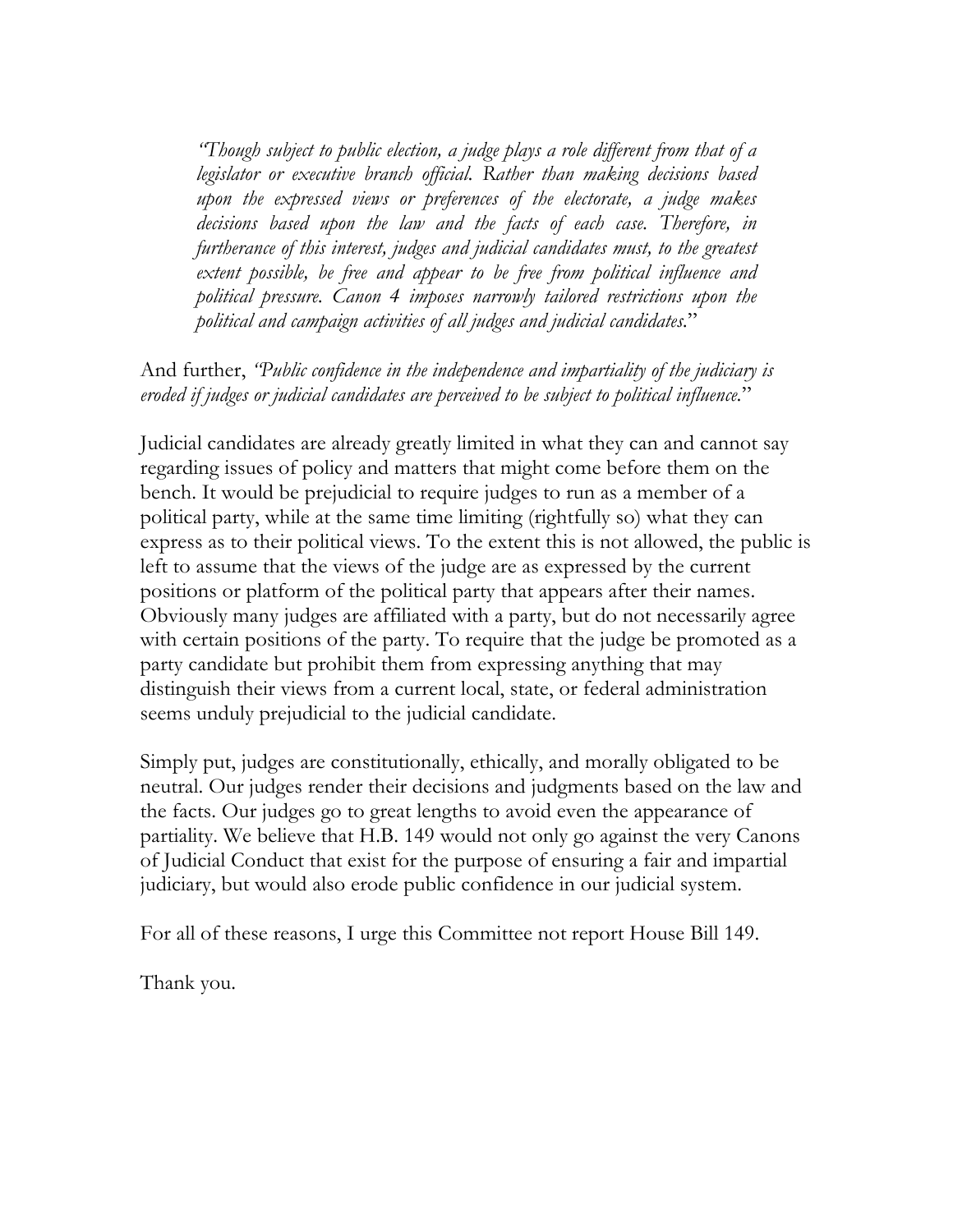# **Breakdown of Election Results – 1992-2020**

*Source: Secretary of State*

**2020 (presidential year)** Total votes counted statewide: 5,974,121

**President** (Total: 5,922,202)

- Biden: 2,679,165
- Trump: 3,154,834

# **Supreme Court:** (Total: 4,966,765)

- Kennedy: 2,735,041
- O'Donnell: 2,231,724

# **Supreme Court** (Total: 4,869,892)

- Brunner: 2,695,072
- French: 2,174,820

# **2018 (gubernatorial/statewide official year)**

Total votes counted statewide: 4,503,116

#### **Governor (DeWine vs. Cordray):** 4,435,820

- Dewine: 2,235,825
- Cordray: 2,070,046

#### Attorney General (Yost vs. Dettelbach): 4,363,129

- Yost: 2,276,414
- $\bullet$  Dettelbach: 2,086,715
- **Auditor (Faber vs. Space)**: 4,340,920
	- Faber: 2,156,663
	- Space: 2,008,295
- **Secretary of State (LaRose vs. Clyde)**: 4,369,956
	- LaRose: 2,214,273
	- Clyde: 2,052,098

#### **Treasurer (Sprague vs. Richardson):** 4,332,619

- Sprague: 2,308,425
- $\bullet$  Richardson: 2,024,194

#### **Supreme Court (Donnelly vs. Baldwin)**: 3,560,546

- Donnelly: 2,172,912
- Baldwin: 1,387,634

#### **Supreme Court (Stewart vs. DeGenaro)**: 3,525,473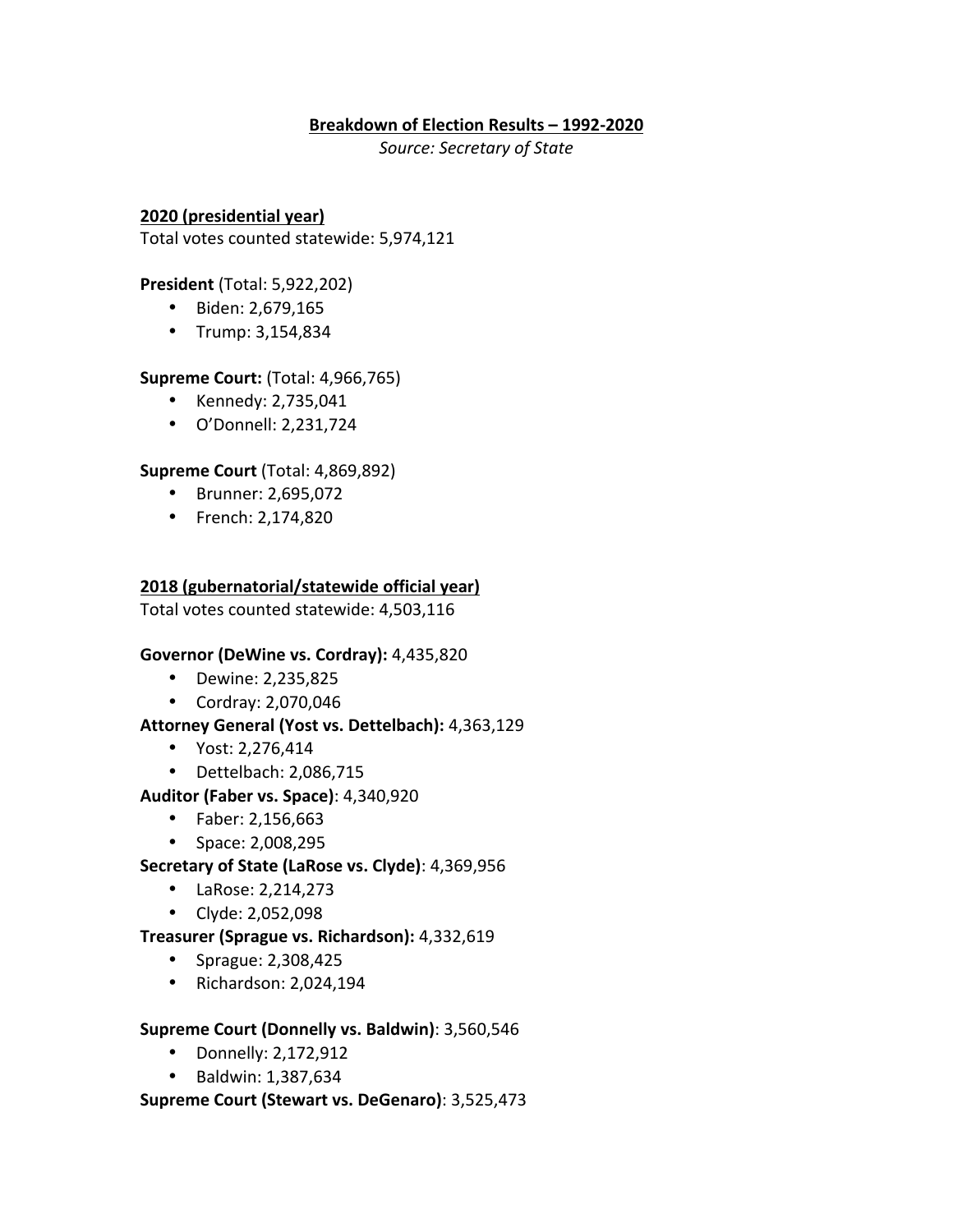- Stewart: 1,855,469
- DeGenaro: 1,670,004

**2016 General Election Total votes cast: 5,607,641**

**Votes for president:** 5,496,487 (includes third party and write-in)

- Trump: 2,841,005
- Clinton: 2,394,164

# **Chief Justice**

- O'Connor (unopposed): 3,562,413 **Supreme Court (4,067,498 total)**
	- Fischer: 2,044,984
	- O'Donnell: 2,022,514

**Supreme Court (4,331,091 total)**

- DeWine: 2,438,641
- Rice:  $1,892,450$

**2014 General Election Total votes cast: 3,149,876**

#### **Governor (3,055,913 total)**

- Kasich: 1,944,848
- FitzGerald: 1,009,359

# **Supreme Court (2,520,186 total)**

- Kennedy: 1,828,156
- Letson: 692,030

# **Supreme Court (2,571,042 total)**

- French: 1,438,283
- O'Donnell: 1,132,759

# **2012 General Election**

**Total votes cast: 5,634,017**

#### **President (total: 5,580,939)**

- Obama: 2,827,709
- Romney: 2,661,439

# **Supreme Court (total: 4,057,395)**

• O'Donnell: 2,804,680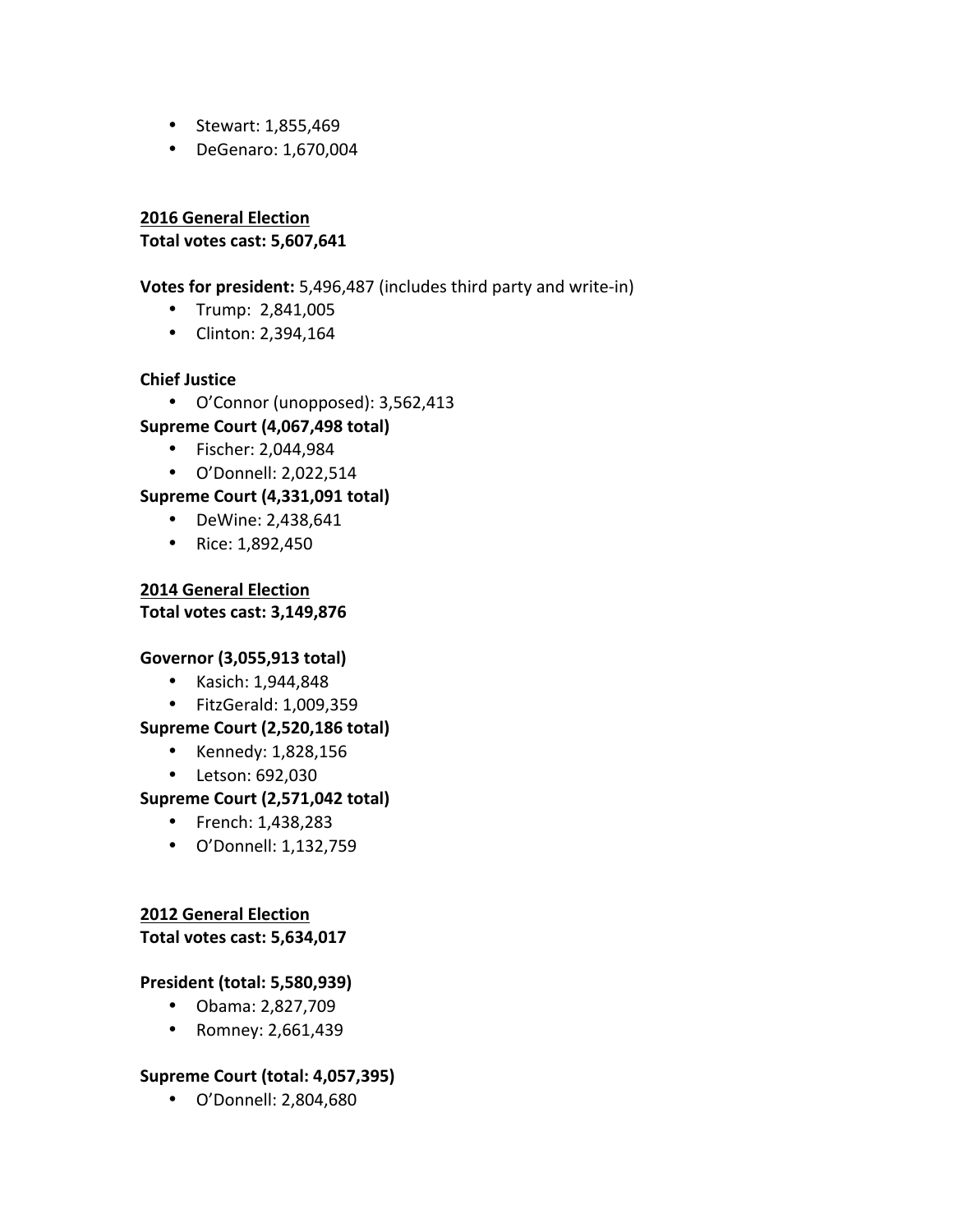• Skindell: 1,252,715

# **Supreme Court (total: 4,028,766)**

- O'Neill: 2,115,892
- Cupp: 1,912,874

# **Supreme Court (total: 4,117,127)**

- Kennedy: 2,347,960
- McGee Brown: 1,769,167

# **2010 General Election**

Total votes cast: 3,956,045

#### Governor (total votes cast: 3,852,469)

- Kasich: 1,889,186
- Strickland: 1,812,059

# **Chief Justice (total: 3,303,414)**

- O'Connor: 2,232,724
- Brown: 1,070,690

# **Supreme Court (total: 3,032,994)**

- Lanzinger: 1,717,889
- Trapp: 1,315,105

#### **Supreme Court**

• Pfeifer (unopposed): 2,384,122

#### **2008 General Election**

Total votes cast: 5,773,777

#### **President (total: 5,708,350)**

- Obama: 2,940,044
- McCain: 2,677,820

#### **Supreme Court (total: 4,424,372)**

- O'Connor: 2,970,588
- Russo: 1,453,784

# **Supreme Court (total: 4,218,658)**

- Stratton: 2,664,137
- Sikora:1,554,521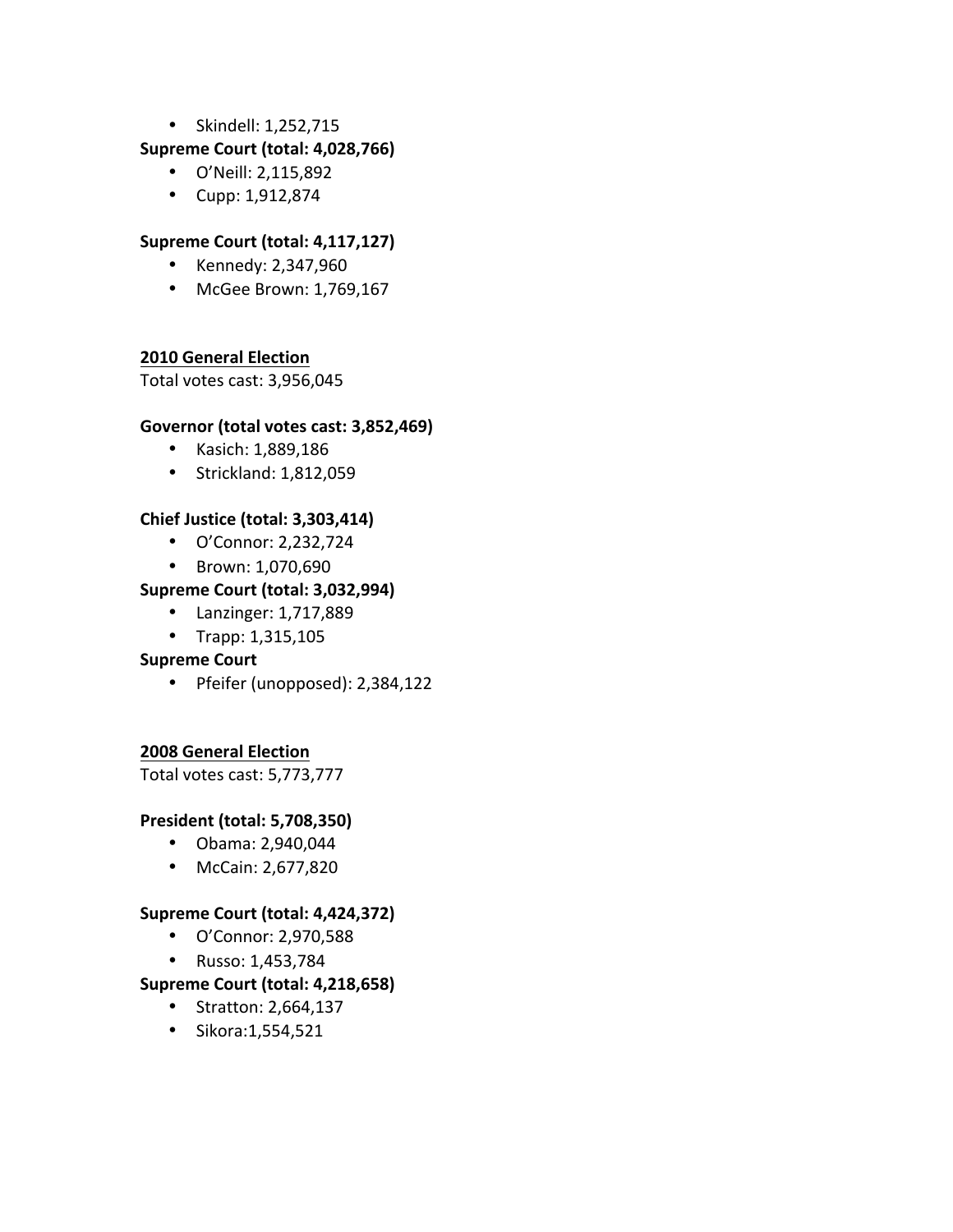# **2006 General Election**

Total votes cast: 4,185,597

#### **Governor (total: 4,022,928)**

- Strickland: 2,435,505
- Blackwell: 1,474,331

#### **Supreme Court (total: 3,244,960)**

- O'Donnell: 1,903,702
- O'Neill: 1,341,258

#### **Supreme Court (total: 3,217,839)**

- Cupp:  $1,712,584$
- Espy: 1,505,255

#### **2004 General Election**

Total votes cast: 5,722,443

#### **President (total: 5,627,908)**

- Bush: 2,859,768
- Kerry: 2,741,167

#### **Chief Justice (total: 4,432,021)**

- Moyer: 2,358,135
- Connally: 2,073,886

#### Supreme Court – unexpired term (total: 4,232,436)

- O'Donnell: 2,560,609
- O'Neill: 1,671,827

#### **Supreme Court**

• Pfeifer (unopposed): 3,384,192

#### **Supreme Court (total: 4,386,925)**

- Lanzinger: 2,500,966
- Fuerst: 1,885,959

#### **2002 General Election**

Total votes cast: 3,356,285

#### **Governor (total: 3,228,701)**

- Taft: 1,865,007
- Hagan: 1,236,924

#### **Supreme Court (total: 2,986,170)**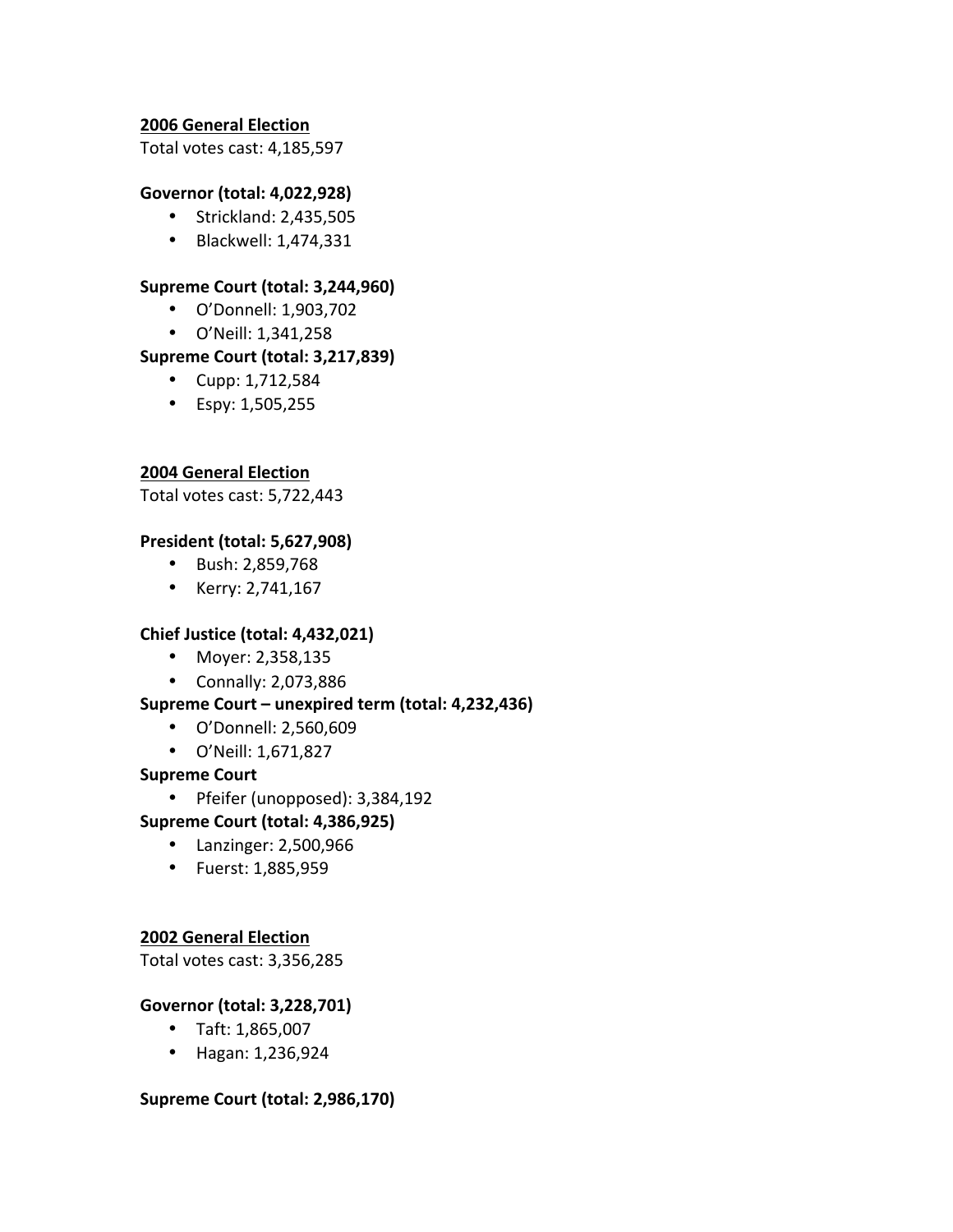- O'Connor: 1,709,673
- Black: 1,276,497

# **Supreme Court (total: 3,889,577)**

- Stratton: 1,599,165
- Burnside: 1,290,412

# **2000 General Election**

Total votes cast: 4,795,989

# **President (total: 4,705,457)**

- Bush: 2,351,209
- Gore: 2,186,190

# **Supreme Court (total: 3,880,694)**

- Cook:  $2,013,140$
- Black: 1,867,554

# **Supreme Court (total: 4,052,589)**

- Resnick: 2,312,073
- O'Donnell: 1,740,516

# **1998 (gubernatorial/statewide official year)** Total number of votes counted: 3,534,782

# **Governor (Taft vs. Fisher):** 3,354,213

- *Taft: 1,678,721*
- *Fisher: 1,498,956*

# **Chief Justice (Moyer vs. Tyack): 2,768,224**

- Moyer: 1,997,455
- Tyack: 770,769

# **Justice of the Supreme Court** (Total: 2,727,352)

- Sweeney: 1,677,791
- Powell: 1,049,561

# **Justice of the Supreme Court** (Total: 2,729,019)

- Pfeifer: 1,947,916
- Suster: 781,103